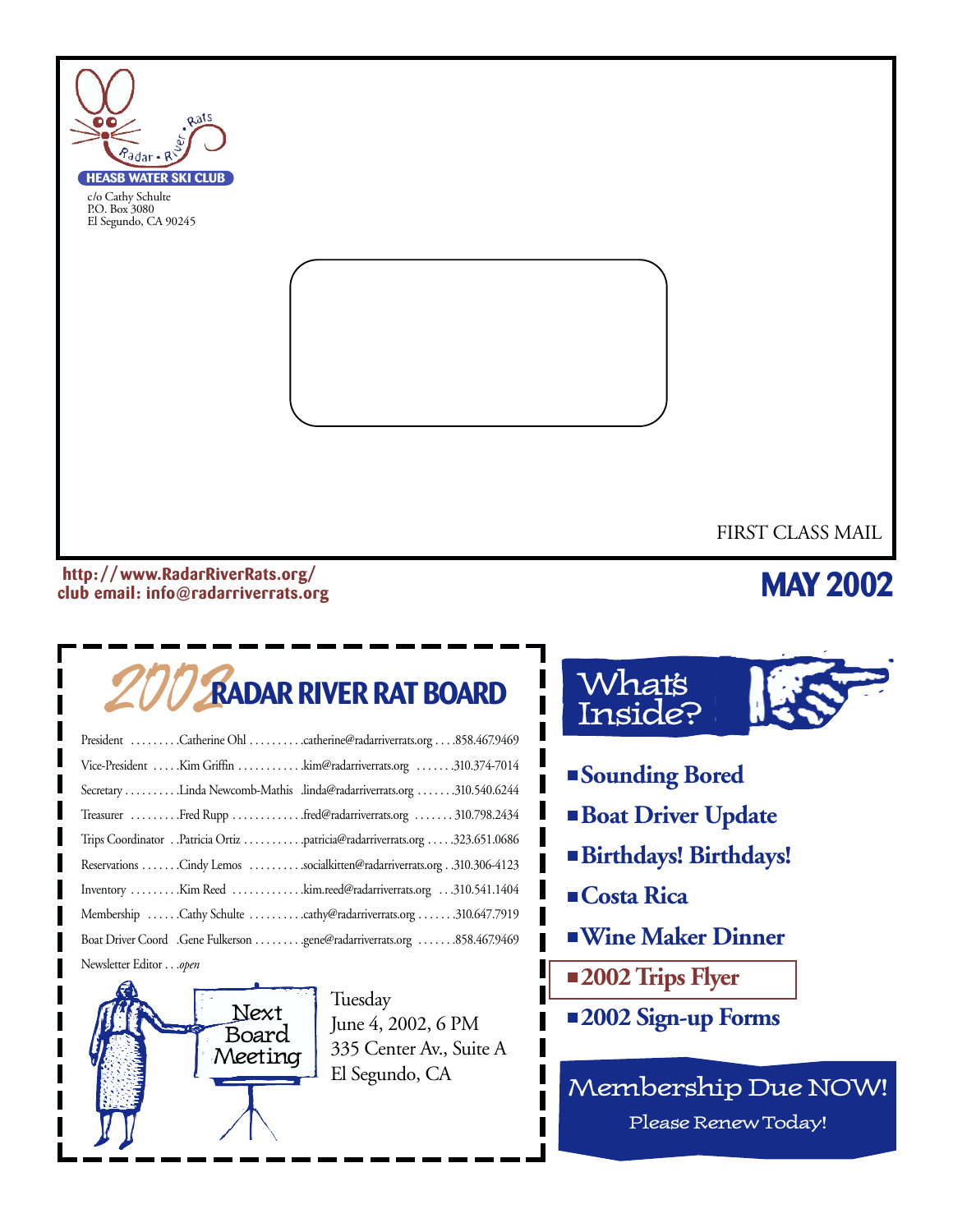# **2002 HEASB Water Ski Club Membership Application Please, ONE application form per membership type (Individual or Family)**

| Name(s):                                                                                                                              |                               |                    |
|---------------------------------------------------------------------------------------------------------------------------------------|-------------------------------|--------------------|
|                                                                                                                                       |                               | Business Ph: $( )$ |
| Birthday (Mo/Day):                                                                                                                    |                               |                    |
| Home Address:<br><u> 2000 - 2000 - 2000 - 2000 - 2000 - 2000 - 2000 - 2000 - 2000 - 2000 - 2000 - 2000 - 2000 - 2000 - 2000 - 200</u> |                               | Emergency: $( )$   |
|                                                                                                                                       | State: $\angle$ Zip: $\angle$ | Contact:           |

\*\* Note — Email will be the tool used for most of our communication with members. **Please print clearly**.

Raytheon Payroll Number: \_\_\_\_\_\_\_\_\_\_\_\_\_\_\_\_\_\_\_\_\_\_\_\_ LOC: \_\_\_\_\_\_ Bldg: \_\_\_\_\_\_ M/S: \_\_\_\_\_\_

The membership year is from April 1 through March 31.

Please check (ONE only) the type of membership that applies to you:

\_\_\_\_\$20.00 **Single Membership**

\_\_\_\_\$50.00 **Family Membership** (three or more skiers at same address and includes skiing kids under 18)

**There is no membership fee for a non-skiing child under the age of 12. However, ALL skiers must be members, regardless of age.**

A paper copy of the newsletter is available for \$10 a year

\_\_\_\_\$10.00 **Paper copy of the newsletter sent via US Mail.**

#### **Submit application with your check payable to HEASB WATER SKI CLUB by mail to: Cathy Schulte, P.O. Box 3080, El Segundo, CA 90245**

This form must be sent to Cathy. DO NOT send this application with your trip reservation or both will be returned, which will affect your trip reservation.

I am willing to help: Yes \_\_\_\_\_\_\_\_\_ No\_\_\_\_\_\_\_\_\_

I would like to volunteer / suggest / comment:

WAIVER: I hereby, for myself, my heirs, executors and administrators waive and release any and all rights and claims I may have against HEASB Water Ski Club, Radar River Rats, Raytheon Employee Association (EA) or its representatives, agents, or board members of any and all injuries. The Raytheon Employee Association (EA) is a non-profit organization that has no association with Hughes Aircraft Company or Raytheon Systems Co.

| r.<br>$1 - 1 - 1 = 1$ | Date |
|-----------------------|------|
| r.                    | Date |

Revised 4/02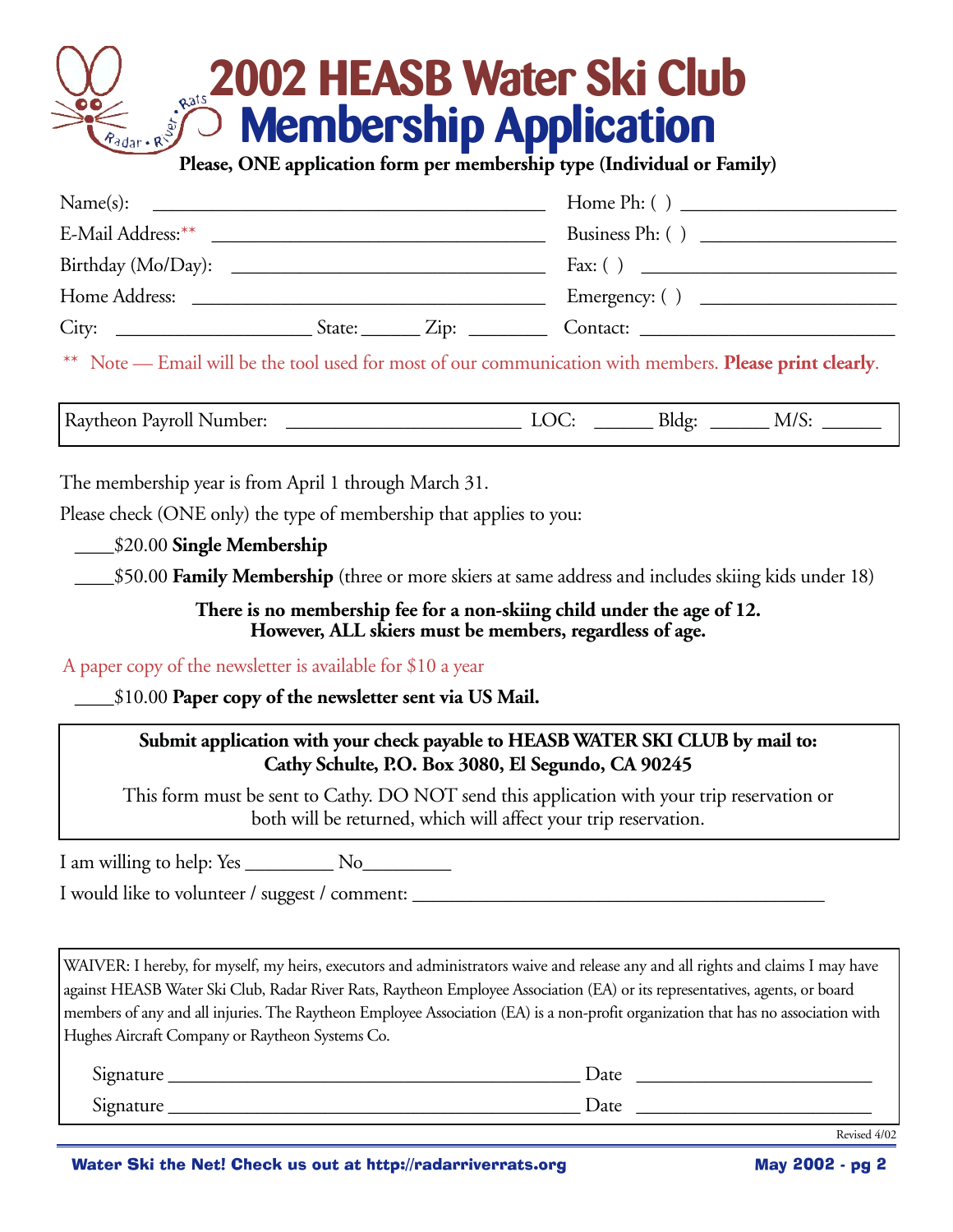# **SOUNDING BORED**

#### Elections—

Thanks to everyone who voted the following people have been elected to your board.

| President             | <b>Catherine Ohl</b> |
|-----------------------|----------------------|
| <b>Vice President</b> | Kim Griffin          |
| Secretary             | Linda Newcomb-Mathis |
| Treasurer             | <b>Fred Rupp</b>     |

In addition, the following have been appointed to the board with full voting rights.

| <b>Reservations</b>                    | <b>Cindy Lemos</b>   |
|----------------------------------------|----------------------|
| <b>Trip Coordinator</b>                | Patricia Ortiz       |
| Membership                             | <b>Cathy Schulte</b> |
| <b>Boat Coordinator Gene Fulkerson</b> |                      |
| Inventory                              | <b>Kim Reed</b>      |
| <b>Asst. Treasurer</b>                 | Paul Jackson         |

River Trips—

Looks like the first trip will have three or four boats. **Bob-Tom Thompson** and **Paul Jackson** have expressed interest in driving. **Mark & Linda Mathis** will be out with their new boat as will **Jim & Betty Jeffrey.** Be sure to get your reservations in if you are planning to join the group.

#### Slalom Trips—

We had a very successful first trip. **Maury Adler** drove for the six of us who braved the elements. It turned out to be a beautiful day— cool waters, warm breezes, and more skiing than our out-of-shape bodies could handle. New to the lake this year were **Kelly Podorsek** and **Kim Reed**. Kelly is a young pro while, Kim was using the lake to improve her skiing. **Leif Widmayer** was skiing with a sprained ankle which didn't stop him from getting his five runs in. **Gene Fulkerson** helped with the driving as **Catherine Ohl** did a lot of observing. Our turns just kept coming up too fast.

There are already eight people signed up for the next trip and it should fill up soon. If you are interested, best get those reservations atherne in now.

# **HAPPY BIRTHDAY TOYOU... HAPPY BIRTHDAY TOYOU...**

David Phillips 05/01 Julie Wilder 05/01 John Freeman 05/02 Gloria French 05/08

Teresa Gonzalez 05/09 Eugene Lewins 05/10 Mike Protzenko 05/11 Ellen Slaton 05/11

Jayne Glodowski 05/13 Jim Jeffery 05/16



# **NEW AND RENEWING MEMBERS**

Maury Adler Gary Cann Ms. Cann John Chun Gene Fulkerson Jayne Glodowski Teresa Gonzalez Sharianne Greer Kim Griffin

Scott Griffin Janice Hess Jim Hess Carmen Jackson Paul Jackson Earl Kearney Mickey Klinger Steve Klinger Pam Malouf

Jordyn Mathis Mark Mathis Michelle Phillips Linda Newcomb-Mathis Catherine Ohl Jaimie Pekow Marcie Pettigrew David Phillips Inna Phillips

Yana Phillips Kelly Podorsek Kim Reed Cathy Schulte Jarica Schulte Jami Thibault Leif Widmayer Julie Wilder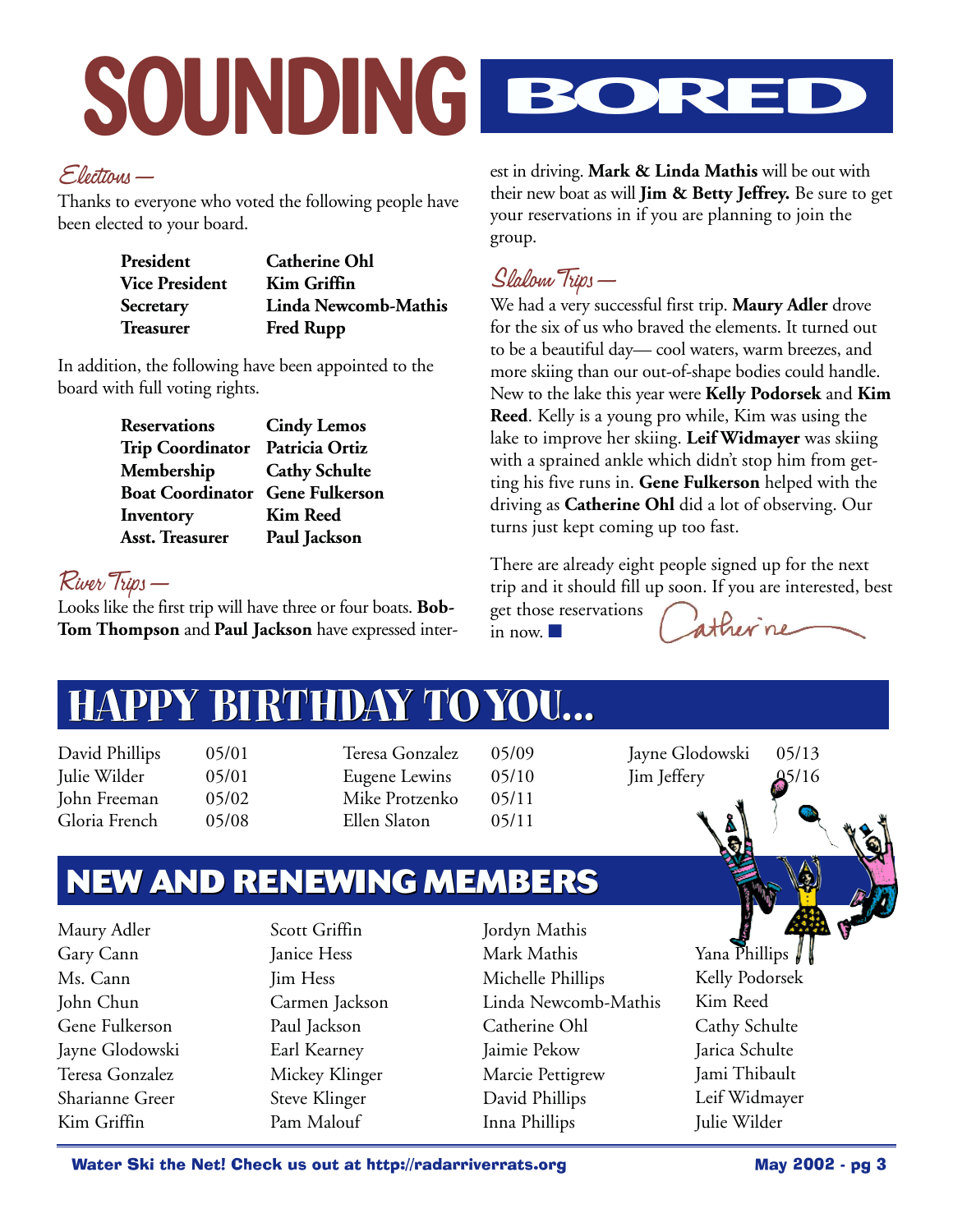

#### **Saturday, July 20, 2002, 6-11pm Rio Hondo Country Club**

10627 Old River School Rd., Downey • 562-927-2329

#### Evening Includes—

- Scrumptious Italian Buffet (6:30 8:30 PM)
- Craps, Roulette, Black Jack & Money Wheel!
- \$500 in Chips (you can buy more!)
- "Cash" in your Chips to Win Great Prizes
	- Ten Trips to Las Vegas / Laughlin
		- Trip for two to Winter Park
		- plus Lots More!
- Dancing

#### For Tickets—

Catherine Ohl ohl@acatmeowz.com or 858-467-9469





*Dress—* Dressy Casual /Upscale Golf (no spikes, please!)

*For Golf, Contact Ron Lucas 310-372-5236* \* \$40 after July 12, 2002



#### **The Mammoth Pass—**

The Dual Mountain \$399 Season Pass for 2002/2003 is still available and is good at both Mammoth and June!

In addition, the pass gets you 50% discounted lift tickets for up to 5 days at other Intrawest Resorts (Blackcomb/Whistler, Copper, and perhaps Winter Park).

This incredible 2002/2003 season pass is available for a limited time. The Mammoth Value Pass 3 is on sale until May 31, 2002. New pass holders can start using their 2002/2003 Value Passes on May 1, 2002. Call 800.MAMMOTH or visit MammothMountain.com to buy the pass. ■



| <b>Exclusive</b>             | Name                                                                                                                                                                       | Indicate below the magazine(s) you would                                                   |  |  |  |
|------------------------------|----------------------------------------------------------------------------------------------------------------------------------------------------------------------------|--------------------------------------------------------------------------------------------|--|--|--|
| <b>Ski Club Member</b>       | Mailing Address                                                                                                                                                            | like to receive by checking the appropriate                                                |  |  |  |
| <b>Offer</b>                 | $\mathop{\mathrm{Zip}}$<br>City<br>State                                                                                                                                   | box. Also check renewal box if you are cur-<br>rently receiving the magazine. Include SEP- |  |  |  |
|                              | Method of Payment: □ Check □ Visa □ MC □ AEX                                                                                                                               | ARATE CHECKS of \$17.97 for EACH.                                                          |  |  |  |
| 2 Years of SKI, SKIING,      | Check # or Credit Card Number                                                                                                                                              | $\Box$ Ski Magazine<br>$\Box$ Renewal                                                      |  |  |  |
| <b>Freeze, or Transworld</b> |                                                                                                                                                                            | □ Skiing Magazine<br>$\Box$ Renewal                                                        |  |  |  |
| <b>SNOWboarding</b>          | Signature<br>Exp. Date                                                                                                                                                     | $\Box$ Renewal<br>$\Box$ Freeze                                                            |  |  |  |
|                              | Radar River Rats / NSCF - Promo Code 9CLU8-NSC<br>Ski Club                                                                                                                 | $\Box$ SNOWboarding<br>$\Box$ Renewal                                                      |  |  |  |
| <b>Only \$17.97</b>          | Send completed form and checks (if applicable) or completed credit card information to:<br>NSCF Magazine Program, Attn: Anke C., 929 Pearl St., Ste 200, Boulder, CO 80302 |                                                                                            |  |  |  |

#### **Stow your Gear!**

#### *by Gear Geek, Joe Cutts, Ski magazine, May/June 2002*

Is it necessary to prepare skis for offseason storage? Yup. First, it's a good idea to apply a coat of wax to protect the bases from "drying out" during the summer. Any wax will do, no reason to waste the expensive stuff. Don't scrape it. Just leave it until next winter.

The shop guys may also recommend backing off the tension on binding springs by loosening the DIN down as far as it will go. Leave a note on your skis to remind you that you need to reset the DIN.

Store your boards in a dry, cool place and your skis will be fine until the snow flies again. ■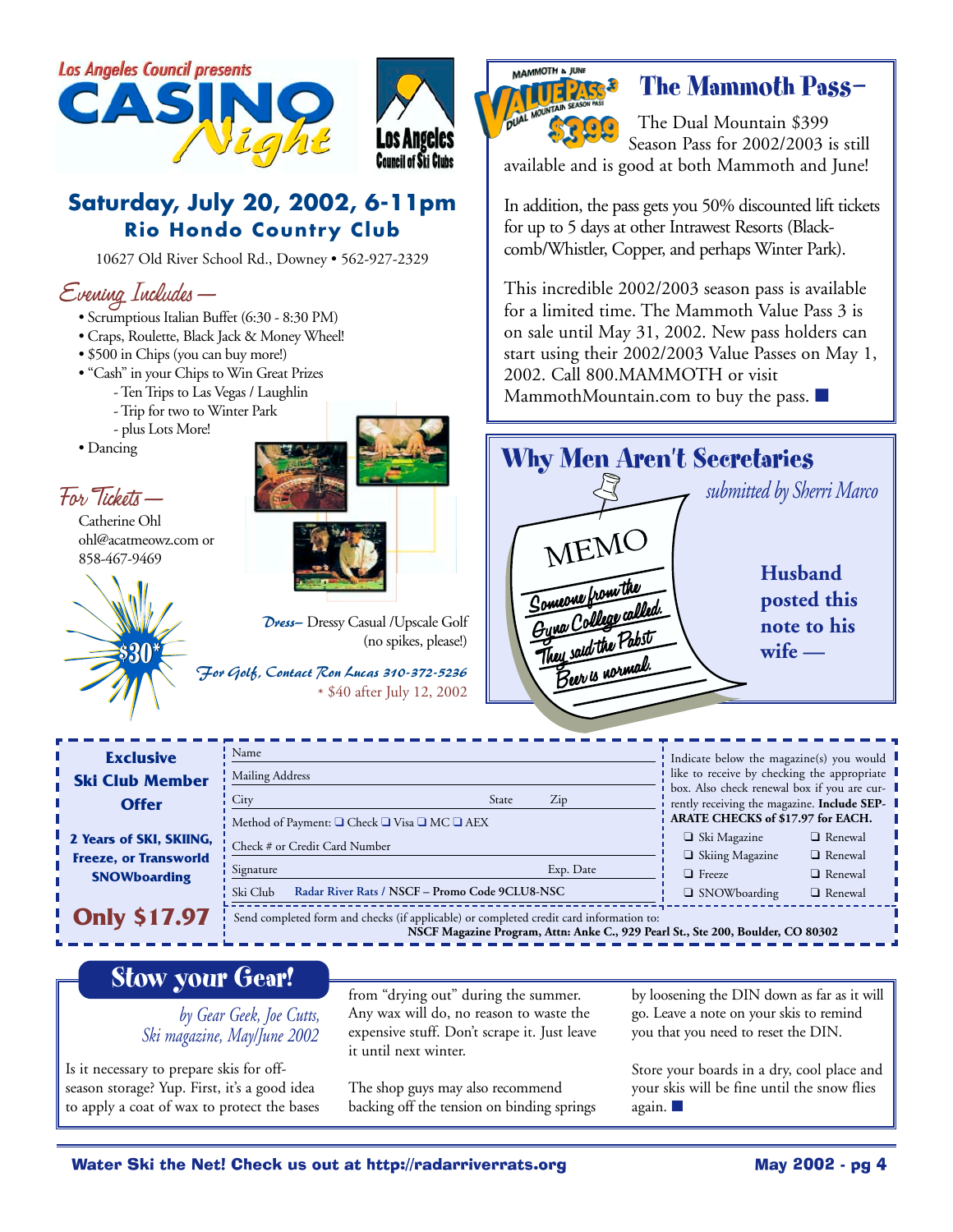# **Boat Driver UPDATE**

#### New Boat Drivers—

Heard a rumor that **Betty & Jim Jeffrey** bought a ski boat and will be bringing it out to the



river on the first trip of the summer. Also got a call from **Mike Betts** — seems he bought a new boat and would like to join us this summer.

#### Boat Driver Assignments—

I am waiting for the boat drivers to get their forms back to me before I assign trips. Looks like the first trip will have three or four boats. **Bob-Tom Thompson** and **Paul Jackson** have expressed interest in driving. **Mark & Linda Mathis** will be out with their new boat as will Jim & Betty.

# **Fitness**

#### Improve Your Skiing This Summer *excerpted from Stu Campbell, Ski magazine, May/June 2002*

Have you ever watched the professionals ski? The best skiers show very little up and down movement, but spread their feet apart and smoothly roll both skis from edge to edge. There is no pivoting of the skis and rarely any skid—just arcto-arc carving.

Balancing on inline skates is identical to standing over the sweet spot on a modern slalom ski. There is little margin for

error. You can't be too far forward, and sitting back will put you down in a second.

Find a wide paved area with a gentle pitch. Try a local school. Set up some traffic cones and "run gates." Wear a helmet, knee and elbow pads and wrist protectors, and "ski" this slope all summer. The more miles you skate, the more ready you'll be to make precise turns and impress CCSC next season. ■

#### You Are Invited to a Fund Raiser! 100% of proceeds to benefit Jimmie Heuga Center for Multiple Sclerosis **Wine Maker Dinner** Evening to include 5 Course Dinner prepared to match 5 special wines **Saturday, June 15, 2002, 5 PM** 10818 Viacha Dr, San Diego, CA YES, please sign me up for the Wine Maker Dinner! Sorry I won't be able to attend the Wine Maker Dinner. Here's my Tax Deductible contribution (any amount) for the Jimmie Heuga Center for MS. **For Information, call Gene or Catherine at 858-467-9469 Send Check (payable to Jimmie Heuga Center) to — Gene Fulkerson at 10818 Viacha Dr., San Diego, CA 92124-3421 Name(s) \_\_\_\_\_\_\_\_\_\_\_\_\_\_\_\_\_\_\_\_\_\_\_\_\_\_\_\_\_\_\_\_\_\_\_\_\_\_\_\_\_\_\_\_\_\_\_\_\_\_\_\_\_\_\_\_\_\_\_\_\_\_\_\_ ONLY \$50**

**Home Phone: \_\_\_\_\_\_\_\_\_\_\_\_\_\_\_\_\_\_\_\_\_\_\_\_\_\_Email: \_\_\_\_\_\_\_\_\_\_\_\_\_\_\_\_\_\_\_\_\_\_\_\_\_\_\_\_\_\_**

Thanks for your support in the flight against MS! Wine & Dinner donated by Catherine & Gene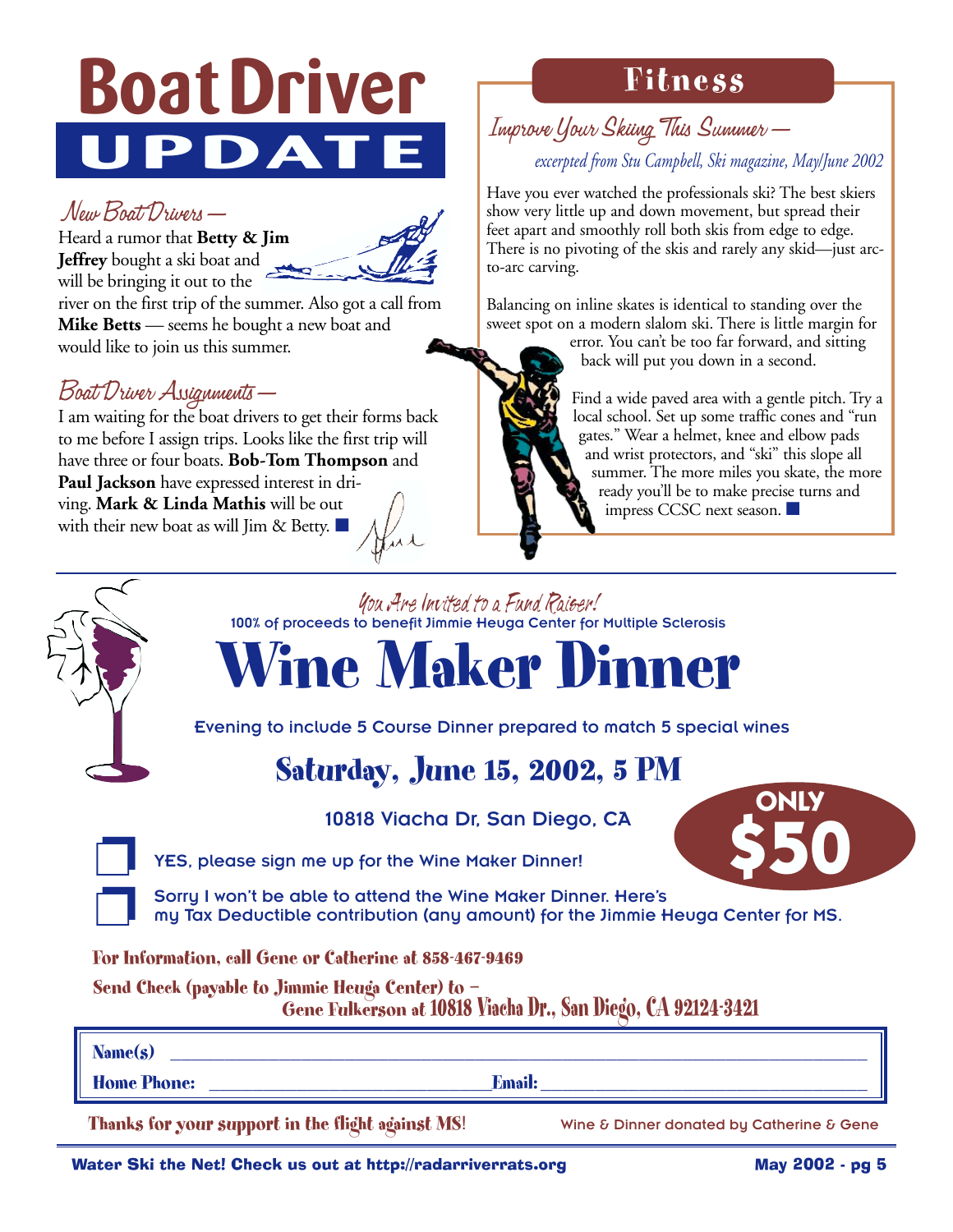# **Costa Rica**

#### *Pacific Rim presents*

*by Gene Fulkerson* **An Ecological Adventure to** 

**Costa Rica October 25 - 3 November 3, 2002**

(8 Nights)

**\$1,299**

### Package to Include—

- Round Trip Air from Los Angeles or San Diego to San Jose, Costa Rica via United Airlines
- Round Trip Ground Transfer from San Jose to Quepos to Arenal to San Jose
- 4 Nights Lodging (Double Occupancy) Quepos
	- Choice of two Hotels —

Hotels are next to each other and only 100 yds. from the beach and Manuel Antonio Park (in Quepos)

- 4 Nights Lodging (Double Occupancy) Tabacón
	- Tabacón Resort & Spa is at the foot of Arenal Volcano. Daily entrance to the Tabacón Hot Springs is included.
- Lots of Parties
- Souvenir, other goodies & so much more



• US and Foreign Departure Fees and PFCs (est \$75)

### Taking Reservations & Deposits NOW—

- \$200 will hold your spot.
- Send deposit to Pacific Rim—

**c/o Gene Fulkerson 10818 Viacha Dr., San Diego, CA 92124 858-467-9469, gene@pacificrimalliance.org**

*Cancellation Policy will apply.* 



## Lamb Cutlets in Filo Pastry—

#### **Ingredients**

- 8 double lamb cutlets
- 2 oz butter
- 2 small onions, finely chopped
- french mint, finely chopped
- salt, pepper, nutmeg
- 8 leaves filo pastry
- melted butter

#### **Preparation**

Preheat oven to 425° F. Remove all

fat from cutlets and season with pepper. Use a piece of





trimmed fat to grease a very hot frying pan. Brown cutlets fast to sear both sides, without cooking the meat inside. Remove from pan. Heat butter in pan and slowly cook onions until softened. Add mint. Cook for another minute. Season with salt, pepper and nutmeg.



Best paired with a Pinot Noir. I especially like Wild Horse. Serves 8. ■

# T-Shirts Here!

The ski season is almost here. What are you waiting for? Hurry up and get your shirts. They're great quality, short-sleeve tees at a great price. What more could you want? Show some Rat pride. To get yours, call Paul Jackson at (310) 320-0198.

Central Holidays *Central Holidays* **River Rat**

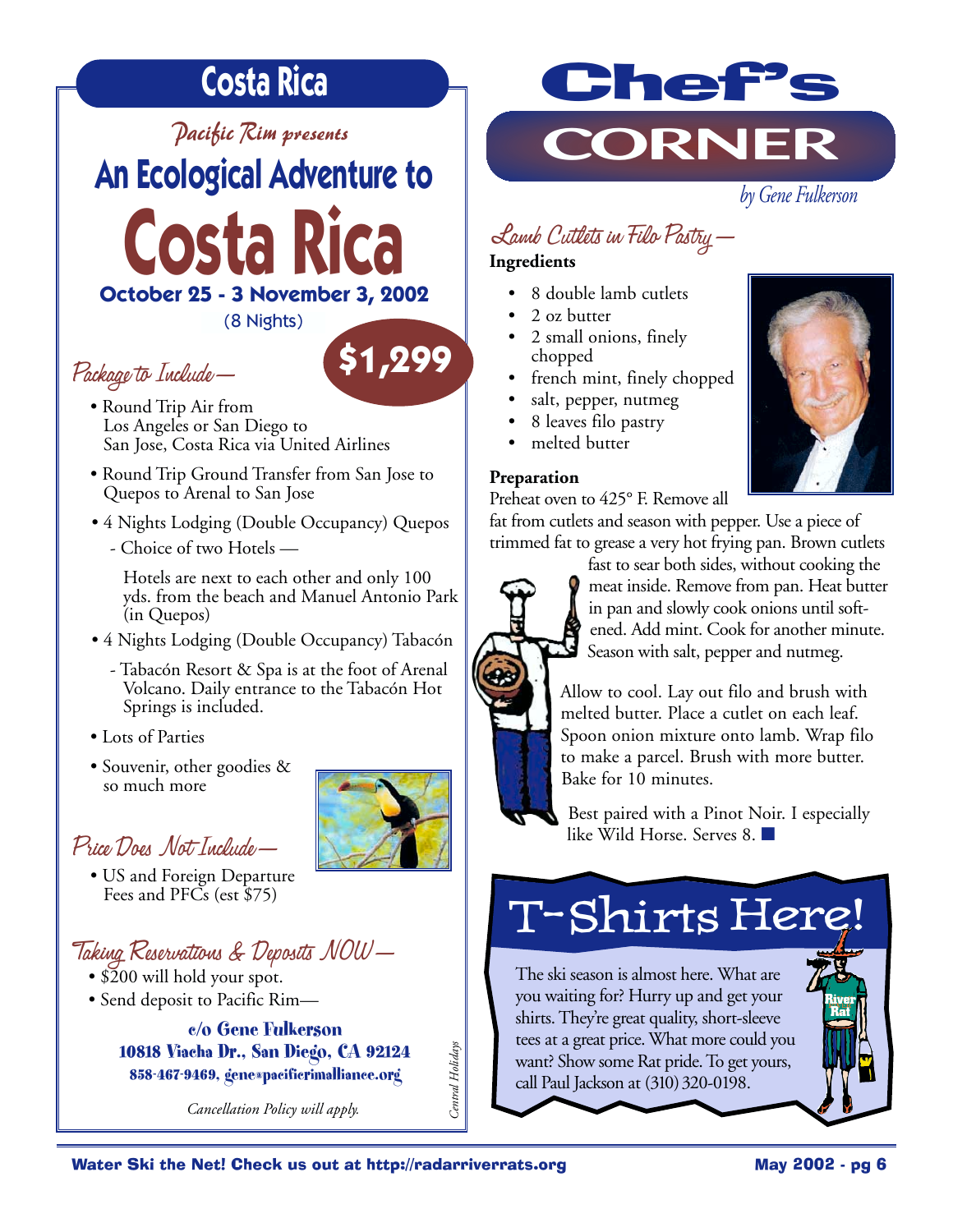# **PUBLIC AFFAIRS**

#### Ski Patrollers Form Union—

The Denver Post reports that six pro ski patrol unions have agreed to join together in a national labor organization.

Patrols at Aspen, Breckenridge, The Canyons, Crested Butte, Killington and Steamboat about 500 patrollers in all — are already unionized. These patrols have formed the United Professional Ski Patrols of America. A national union is the first step in improving the working conditions of patrollers nationwide.

#### Snowboarding Lawsuit Dismissed—

According to Wyoming newspapers, a U.S. District Judge has dismissed a wrongful death lawsuit against Jackson Hole Mountain Resort. A 16-yearold boy, who held a season pass at the resort, was jumping a tabletop and died on landing from a skull fracture and chest injuries. The family claimed that Jackson Hole had changed the obstacle the night before and hadn't adequately tested it.

The judge, however, ruled that jumping in a manmade terrain park "specially designated and designed for such activities, it is an inherent danger that the participants may lose control and land improperly causing severe or fatal injuries."

#### Aspen Gets X-Games—

In 2003, Aspen will once again host ESPN's Winter X Games. The seventh edition of the games will be held at Aspen's Buttermilk late next January and early February 2003. It is the second year in a row the resort will host the X Games, which were previously held at Vermont's Mount Snow.

#### Mammoth Mountain—

Spring storms left more than a foot of new snow at Mammoth Mountain. Memorial Day traditionally signals the end of the season at Mammoth, but

locals know that it is not unusual for the mountain to stay open well into June and even July.

Squaw<br>'Valiley

With over two feet of new snow in mid-April, and a base of nearly ten feet of snow on the upper mountain, Squaw Valley USA is expected to remain open for skiing and until Memorial Day. In conjunction with the change to spring operations, Squaw Valley USA's daily ticket price will be reduced to \$38 and include free use of the High Camp Swimming Lagoon and Spa at High Camp. Combine a day on the slopes with a dip in the high altitude pool and spa or a spin on the ice at the Olympic Ice Pavilion.

### *by Catherine Ohl*

Vail Closes Heavenly Deal —

Vail Resorts, Inc. and American Skiing Company have closed the sale of Heavenly Ski Resort to Vail for \$102 million (including \$2.7 million of assumed debt), less a cash adjustment of \$2.8 million for a net sale price of \$99.2 million.

#### Whistler/Blackcomb—

The season at Whistler Mountain will continue until June 9, and then close as summer skiing begins on the Blackcomb glaciers on June 10 until August 4.

#### Air New Zealand Sell Three Ski Areas—

Air New Zealand has completed the sale of the three ski areas in New Zealand's South Island. The new owners are Southern Alpine Resort Recreation, a conglomeration of New Zealand businesses including former senior management who paid NZ\$27 million (US \$12.3m) for Coronet Peak, The Remarkables and Mt Hutt.

In announcing the sale, Air New Zealand Managing Director & CEO confirmed that the airline

would continue to support the ski operations as a key part of the South Island Tourism industry. ■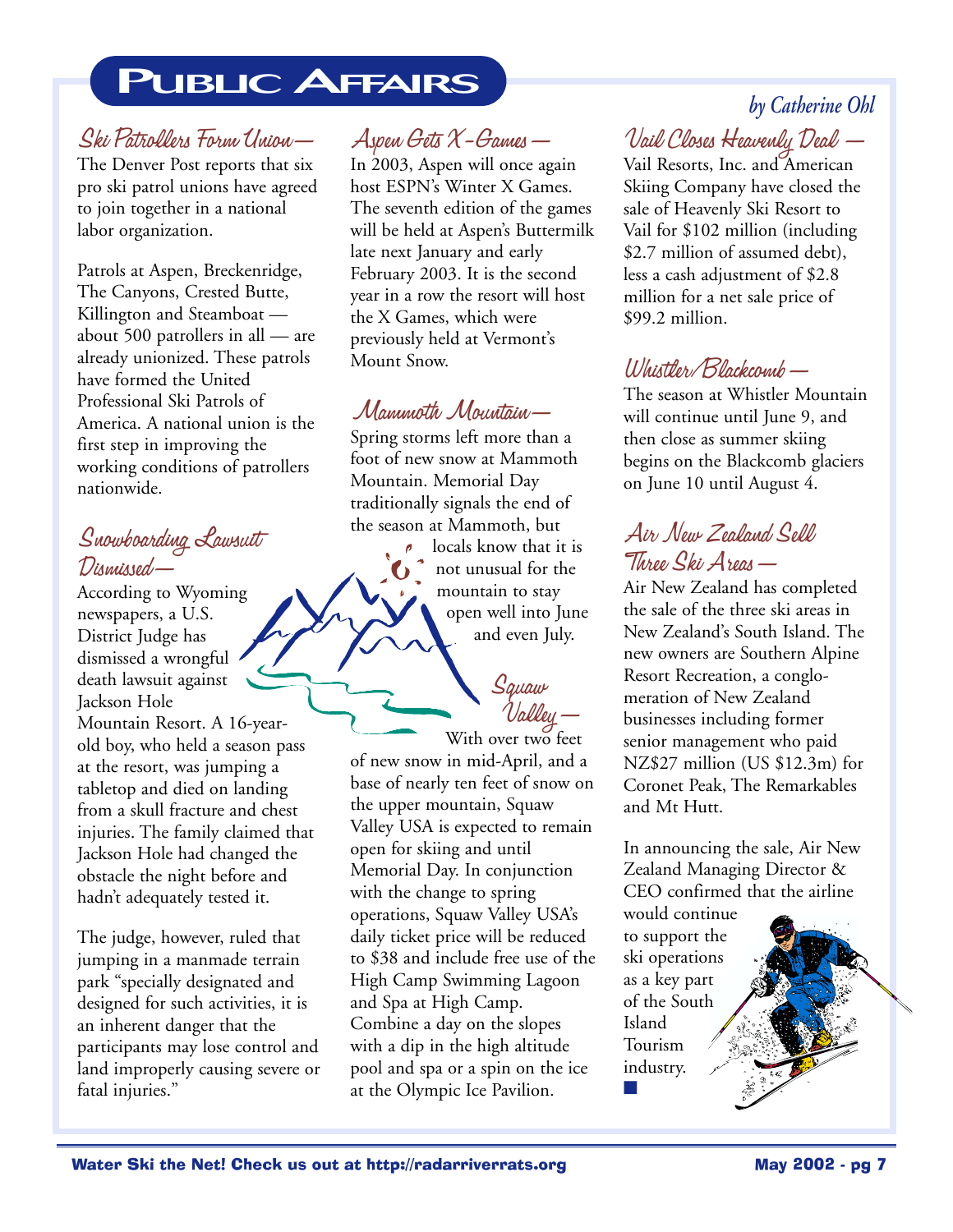

# **SLALOM TRIPS**

# 1 Day Water Skiing at Thompson's Ski Ranch

May 11 • July 20 • August 17 • September 14

### **\$57 skiers / \$20 non-skiers**

Intermediate to Advanced Skiers

Alcohol NOT Allowed



# **THOMPSON SKI RANCH SLALOM TRIP**

To get on the waiting list, make checks payable to the HEASB WATER SKI CLUB and send to**: Catherine Ohl, 10818 Viacha Dr., San Diego, CA 92124-3421** (One form per person per trip) For information, contact Catherine at rats@acatmeowz.com or 858-467-9469

| NAME:                                                                                                                                                                                                                         | <u> 1980 - Johann Barn, marwolaethau a bhann an t-Amhair Aonaich an t-Amhair Aonaich an t-Amhair Aonaich an t-Amh</u> | TRIP DATE: North States of the Community of the Community of the Community of the Community of the Community of the Community of the Community of the Community of the Community of the Community of the Community of the Comm |
|-------------------------------------------------------------------------------------------------------------------------------------------------------------------------------------------------------------------------------|-----------------------------------------------------------------------------------------------------------------------|--------------------------------------------------------------------------------------------------------------------------------------------------------------------------------------------------------------------------------|
| HOME PHONE: NOTE:                                                                                                                                                                                                             |                                                                                                                       | WORK PHONE: NORTH PHONE AND THE CONTROL OF THE CONTROL OF THE CONTROL OF THE CONTROL OF THE CONTROL OF THE CONTROL OF THE CONTROL OF THE CONTROL OF THE CONTROL OF THE CONTROL OF THE CONTROL OF THE CONTROL OF THE CONTROL OF |
| <b>HOME ADDRESS:</b>                                                                                                                                                                                                          |                                                                                                                       |                                                                                                                                                                                                                                |
| <b>EMAIL ADDRESS:</b>                                                                                                                                                                                                         | and the control of the control of the control of the control of the control of the control of the control of the      |                                                                                                                                                                                                                                |
| HAC ADDRESS LOC: The contract of the contract of the contract of the contract of the contract of the contract of the contract of the contract of the contract of the contract of the contract of the contract of the contract |                                                                                                                       | BLDG:<br>$M/S$ :                                                                                                                                                                                                               |
|                                                                                                                                                                                                                               |                                                                                                                       | Revised 3/02                                                                                                                                                                                                                   |

Water Ski the Net! Check us out at http://radarriverrats.org May 2002 - pg 8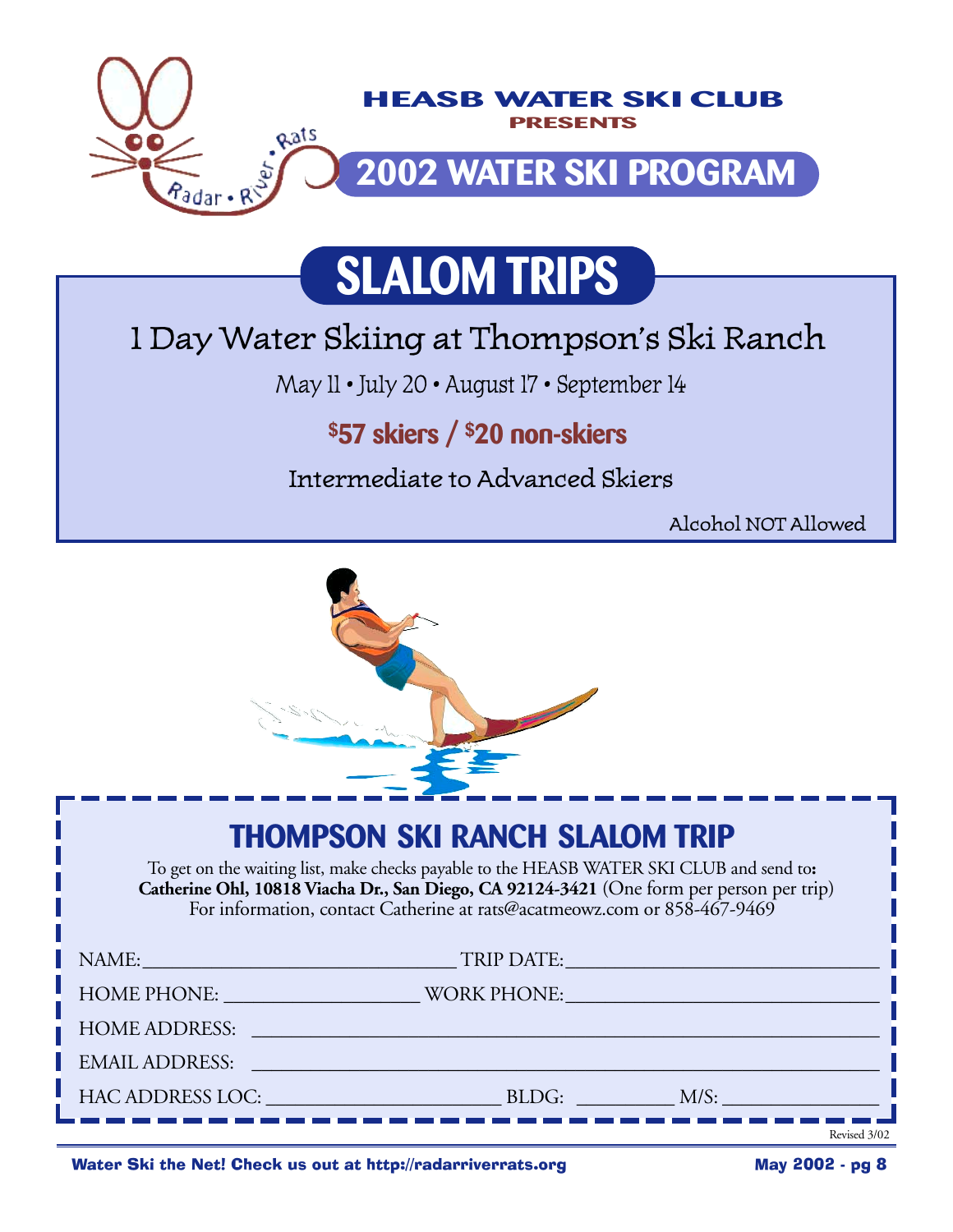# **2002 HEASB Water Ski Club Reservation Application**

(Please, ONE reservation form and ONE check for EACH person EACH trip)

| Circle Trip Date: 6/7-9 6/21-23 7/12-14 7/26-28 8/9-11                                             |                |  | 8/23-25 9/6-8 9/20-22 10/4-6 10/18-20 |                  |
|----------------------------------------------------------------------------------------------------|----------------|--|---------------------------------------|------------------|
|                                                                                                    |                |  |                                       |                  |
| Home Addr:                                                                                         |                |  |                                       | Work Phone: $()$ |
|                                                                                                    |                |  |                                       |                  |
|                                                                                                    |                |  | Phone: ()                             |                  |
|                                                                                                    |                |  |                                       |                  |
| My reservation is for the following: ________Water skier \$89 _________Non-skier child (5-11) \$18 |                |  |                                       |                  |
|                                                                                                    | Non-skier \$42 |  | Child (4 and under) \$0               |                  |

#### **Make check payable and send with this form to: HEASB WATER SKI CLUB, P.O. Box 3080, El Segundo, CA 90245**.

Reservations must be received two weeks before the trip. Cancellation must be received IN WRITING AT LEAST TWO WEEKS before trip date. No substitutions without the Trip Coordinator's permission. The HEASB Water Ski Club reserves the right to reject a reservation. For further information, call Cindy before 9 pm at (310) 306-4123.

#### **REQUIRED CARPOOL INFORMATION (your form may be returned if not complete)**

The Trip Coordinator will arrange carpools for those wishing to travel with the club. First priority is given to vehicles pulling boats or hauling supplies. Volunteer drivers are needed to provide the remaining transportation, taking AT LEAST two passengers and/or food/drinks. Each passenger will pay the carpool driver for transportation expenses, an amount determined by the driver (typically \$10-\$24). Most carpools leave the LA area on Friday after work and arrive at Park Moabi around midnight. Drivers of arranged/ approved carpools will be reimbursed for campground fees AFTER the trailer's packed on Sunday, about 2 pm. Your request for a specific carpool is not guaranteed. Carpools will be non-smoking.

| I agree to carpool as arranged/approved by the Club.                                                                          |       |        |
|-------------------------------------------------------------------------------------------------------------------------------|-------|--------|
| NOTE: If you choose not to carpool, you will be required to pay campground fees (\$18 per night or \$6 per day use).          |       |        |
| I am available to drive my vehicle to the river.                                                                              |       |        |
|                                                                                                                               |       |        |
| • Air conditioned? _______________ Total # of people you can take including driver:                                           |       |        |
| • In addition, I have room for: #cases drinks: _________ #coolers: ______ #bags food: ___                                     |       | #skis: |
| I prefer a ride to the River. Carpool Driver Preference:                                                                      |       |        |
| • How much gear will you bring? Ski: ______________ Chair (type): _____________                                               | Tent: |        |
| • Other bulky items?                                                                                                          |       |        |
| I would like a hookup on the point:                                                                                           |       |        |
| • A limited number of hook-ups are available. They will be assigned on a first signed-up basis. Extra cost is \$17 per night. |       |        |
| I am willing to be a trip leader (reimbursement will be based on people count up to \$89 per trip leader).                    |       |        |

#### **MEMBERSHIP**

You must be a member of the HEASB Water Ski Club. The membership fee and application MUST be sent to Cathy Schulte at the location listed on the membership form. **(DO NOT INCLUDE MEMBERSHIP WITH THIS FORM.)**

I have paid my membership fee: \_\_\_\_\_\_\_ (Initial) (Non-skiers aged 0-11, membership not required)

#### **WAIVER MUST BE SIGNED AND ACCOMPANY PAYMENT**

I am aware that participation in the RADAR RIVER RATS' events, has, in addition to the usual risks, dangers and hazards associated with travel, water skiing, air chairing, skurfing and boating, including, but not limited to: boarding, riding and disembarking boats; changing weather conditions, exposed rock, earth, trees or other natural objects; the condition of the water, skis and boats; impact or collision with other skiers, boaters, jet skiers; the failure to ski safely or within one's own ability or within designated areas; negligence of other skiers, boaters and jet skiers and negligence on the part of the organizations or their staff. I am also aware that the risks, dangers and hazards referred to above exist throughout the area and that many are unmarked. I FREELY ACCEPT AND FULLY ASSUME ALL SUCH RISKS, DANGERS AND HAZARDS AND THE POSSIBILITY OF PERSONAL INJURY, DEATH, PROPERTY DAMAGE OR LOSS, RESULTING THEREFROM.

**PARTICIPANT** (Please print clearly) **SIGNATURE** (Parent if under age)